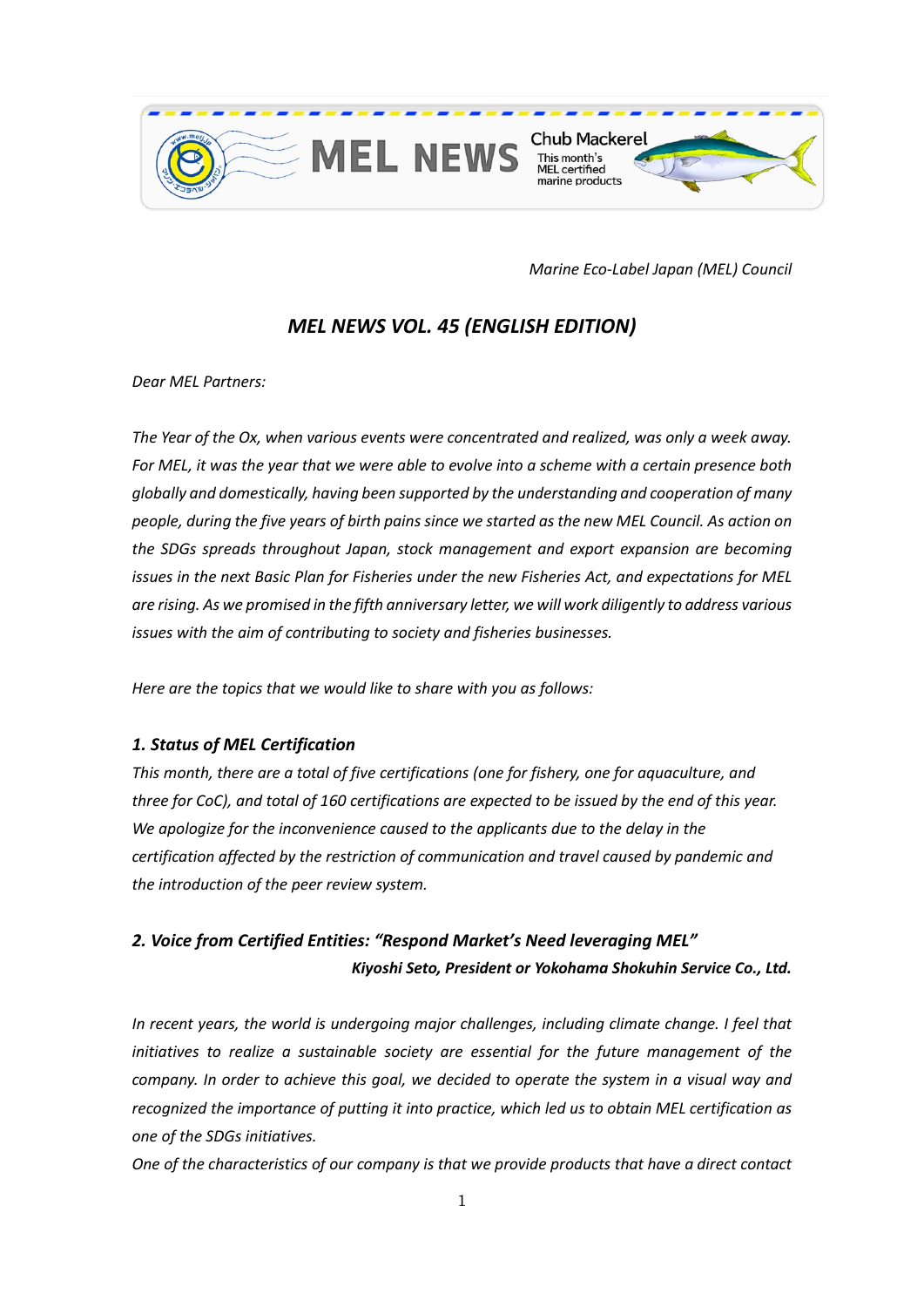*with consumers through mass retailers on a daily basis. Also, since we operate a restaurant, we can make direct conversations with consumers through seafood or food ingredients.*

*It is the time when people commonly talk about delicious, fresh, and traceability. The background for that, we should know that many people are working hard to create each product. Therefore, we recognize it is very important that in order to convey our thoughts of food safety and security to many consumers, we should make "What is MEL?" known to the people and actively disseminate information about conserving the sea and fish-eating culture, and participate in effort to realize a sustainable society.*

*If you want to eat fish, it is easy to decide something on a menu, but I think it would be possible to propose a new menu in a diversified diet. Thus, we are collaborating with students of faculty of International Commerce, Yokohama City University, and promoting MEL information dissemination, and conducting menu development and proposal using MEL products. We do not want to fix the information, but to transmit it as MEL information that can be widely popular. This is the first MEL certification for a restaurant in Japan. By all means, please stop by "Yokohamaya Honpo Shokudo Seafood Restaurant" and enjoy MEL certified seafoods!*



*Yokohama Honpo Shokudo Seafood Restaurant and Menu with MEL logomark*

### *3. Column: "MEL's Challenge of how to increase Public Awareness" Masayuki Takahashi, Chairman of Japan Fisheries Resources Conservation Ass ociation and Professor Emeritus at the Tokyo University and Kochi university*

*A few years ago, a 23,000-year-old Paleolithic fishhook was found in the Sakitari cave ruins in Nanjo City, Okinawa Prefecture. It is the oldest in the world so far. In other words, humans had not used any tools to catch fish. At present, not only fishing, but also various tools for catching fish, such as nets, are being devised, and further efforts are being made to search for and collect fish, such as boats, fish finder, and fish reefs. In particular, the tremendous progress of the last*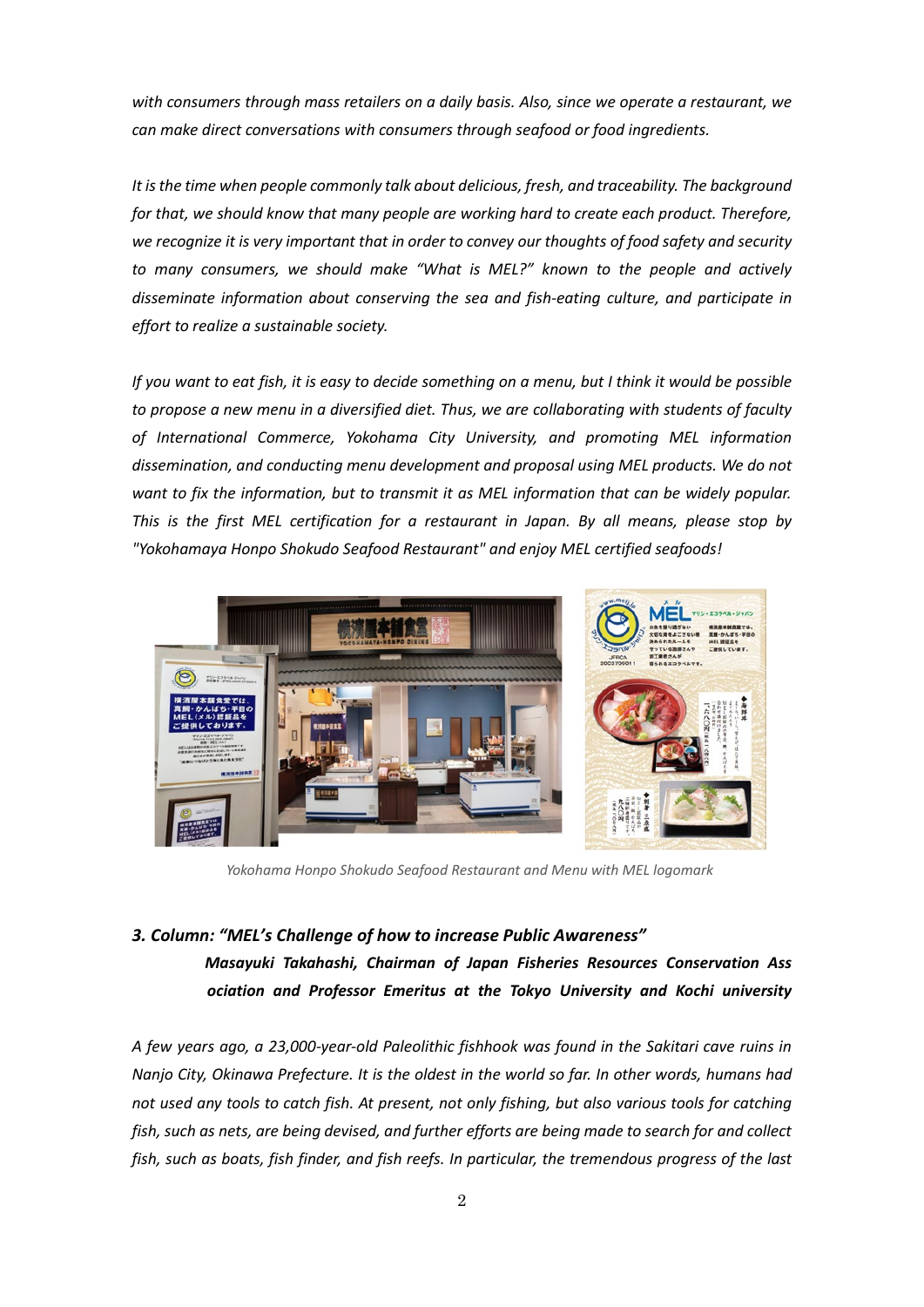*100 years is extraordinary. It is no exaggeration to say that fishes have lost their hiding places and refuges in the world's oceans. If left as it is, the depletion of fishery stocks is concerned and, in fact, has become a reality for some species.* 

*The problem is not just with fishery stocks, but it is with all the natural resources of the earth. It was taken up at the Earth Summit, held in Rio de Janeiro, Brazil, in 1992, and then deliberated by the governments and the United Nations. With regard to fishery stocks, the Food and Agriculture Organization of the United Nations (FAO) established international guidelines in 2005 with the aim of establishing a responsible fishery system to promote the sustainable use of fishery stocks, and a fishery certification system was established based on these guidelines. This system imposes certain regulations on fishing* 



*Dr. Masayuki Takahashi*

*activities, but it also has a significant educational effect on fishermen.*

*If we say fishery certification system, it would be difficult to handle everything in a unified manner because of historical background and the way of fishing which differs from country to country. For instance, in Europe and North America, fishing is focused on specific fish species, but in Japan, a variety of fish species enter the fixed nets, and this varies greatly depending on the season. The goal of achieving sustainable fishery remains the same, but the specific content and methods of assessment need to be devised. MEL was established as the system suitable for Japanese fishery.*

*In fisheries certification, there are a scheme owner that develops and maintains the contents of the standard system and a certification body that assesses the content of the standard system. For the former, Japan Fisheries Association and then Marine Eco-Label Japan Council since 2016, and for the latter, Japan Fisheries Resources Conservation Association have been in charge separately. Scheme owner and certification body are assessed by public authorities. MEL gained recognition from Global Seafood Sustainability Initiative (GSSI) in December 2019, and since then it has been recognized as the global marine eco-label certification.*

*It is gradually increasing, especially in the distribution processing stage certification (CoC certification), where consumer cooperatives and major retail companies have acquired certification. A major challenge is the lack of consumer interest in the certification. In Europe and North America, there is a high level of interest in sustainable fishing activities, and the selection of seafoods with fishery certification is widely seen in society. As a result, motivation to acquire certification is getting increase to have them chosen by consumers.* 

*Unfortunately, in Japan, many consumers understand the need of sustainability, but this does not*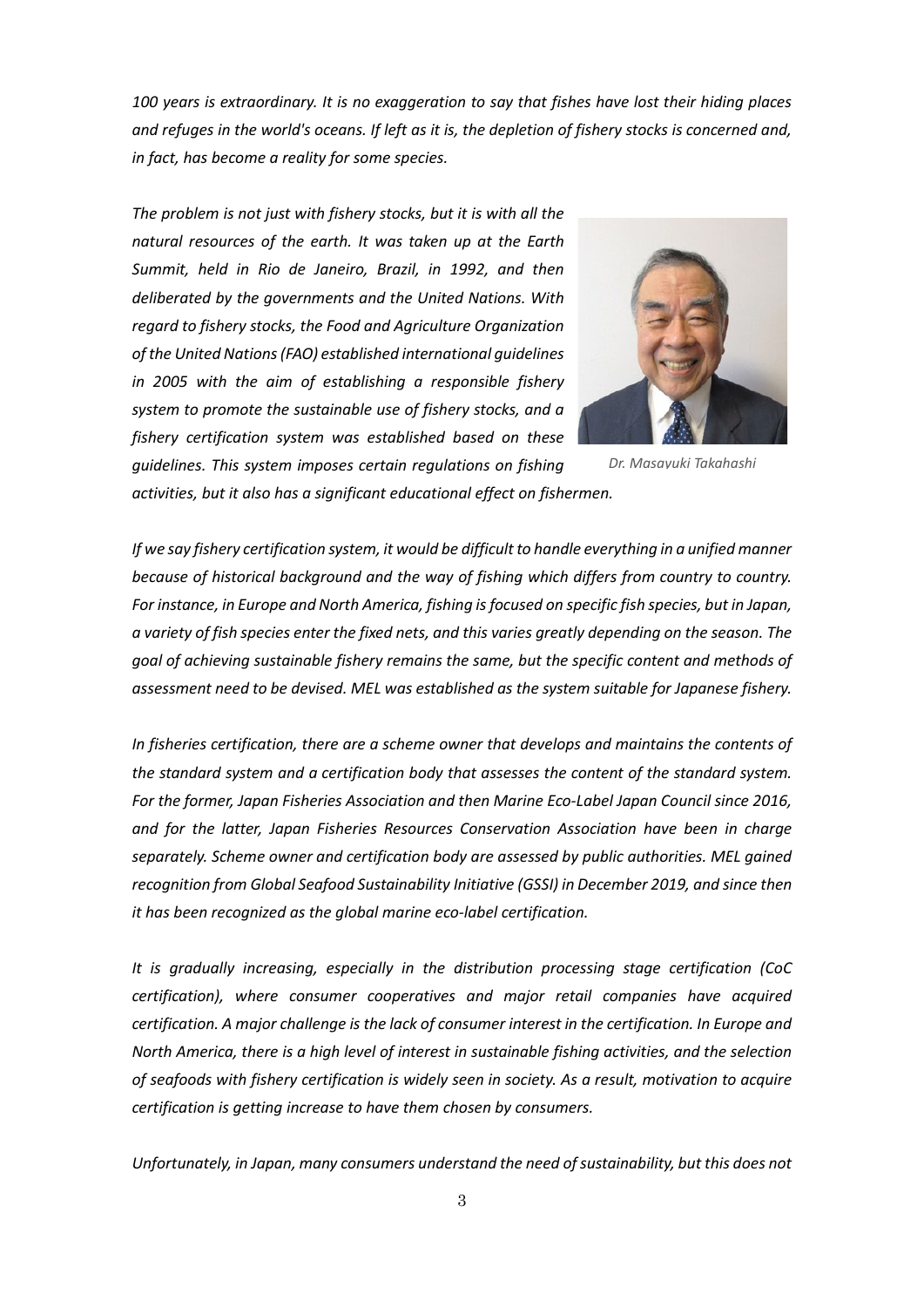*translate into their purchasing behavior. Producers and distributors are burdened with the cost of acquiring and maintaining certification. They are forced to sell seafood at the same price as non-certified seafoods because they may not be able to add it onto price.* 

*There is a perception that pesticide-free agricultural products may be good for the health of the buyers, and despite of expensiveness, these are purchased. But certified seafood products are not particularly beneficial to the buyers. It is not easy to overcome this challenge, which is similar*  to the fact that donation culture does not always take root in Japan. However, once social *understanding and sympathy are created, there is Japanese national character of doing thorough implementation. I would like to work hard to realize it with all my wisdom.*

#### *4. Use of Social Network Service to Raise Awareness*

*It has been about five months since we opened Instagram account in July. The MEL account currently has about 350 followers, but the total number of "like" is about to exceed 12,000. Inviting influencers as MEL ambassadors, we have gained sympathy and are promoting MEL to the general public. We estimate that the number of "viewers" has exceeded 30,000 in about four months. In the last week of August, we newly recruited ambassadors, and, out of 47 applicants, selected 17 people based on their regular posts and questionnaires.*

*1) Introduction of MEL – after deciding the member of ambassadors, we held a briefing on September 24 and lectured the main points of MEL's concept and MEL Council. 2) Dai Maru Yu SDGs Symposium – we Invited and asked them to report on the "Sus-Table" event at SDGs ACT 5 on October 4.*

*3) Japan International Seafood Show in Tokyo – we had the ambassadors come to the exhibition either on November 8, 9 or 10 and asked them to report on the MEL presentation. 4) MEL-Certified Seafood Tasting – the ambassadors posted the taste of Wakame seaweed from Taro-cho Fisheries Cooperative, scallops from Yamajin and yellowtail from Azuma-Cho Fisheries Cooperative.*

*5) Announcement of Kids Event in Osaka – they posted announcement of Kids Seminar held at Osaka Science and Technology Museum in which parents and kids would participate on December 12.*

*6) Yokohama Honpo Shokudo Seafood Restaurant – we asked the ambassadors to taste MELcertified seafoods at the restaurant run by Yokohama Food Service.*

*With the cooperation of our ambassadors, we will continue to take various approaches to make MEL more popular to the people, so please follow us if you like!*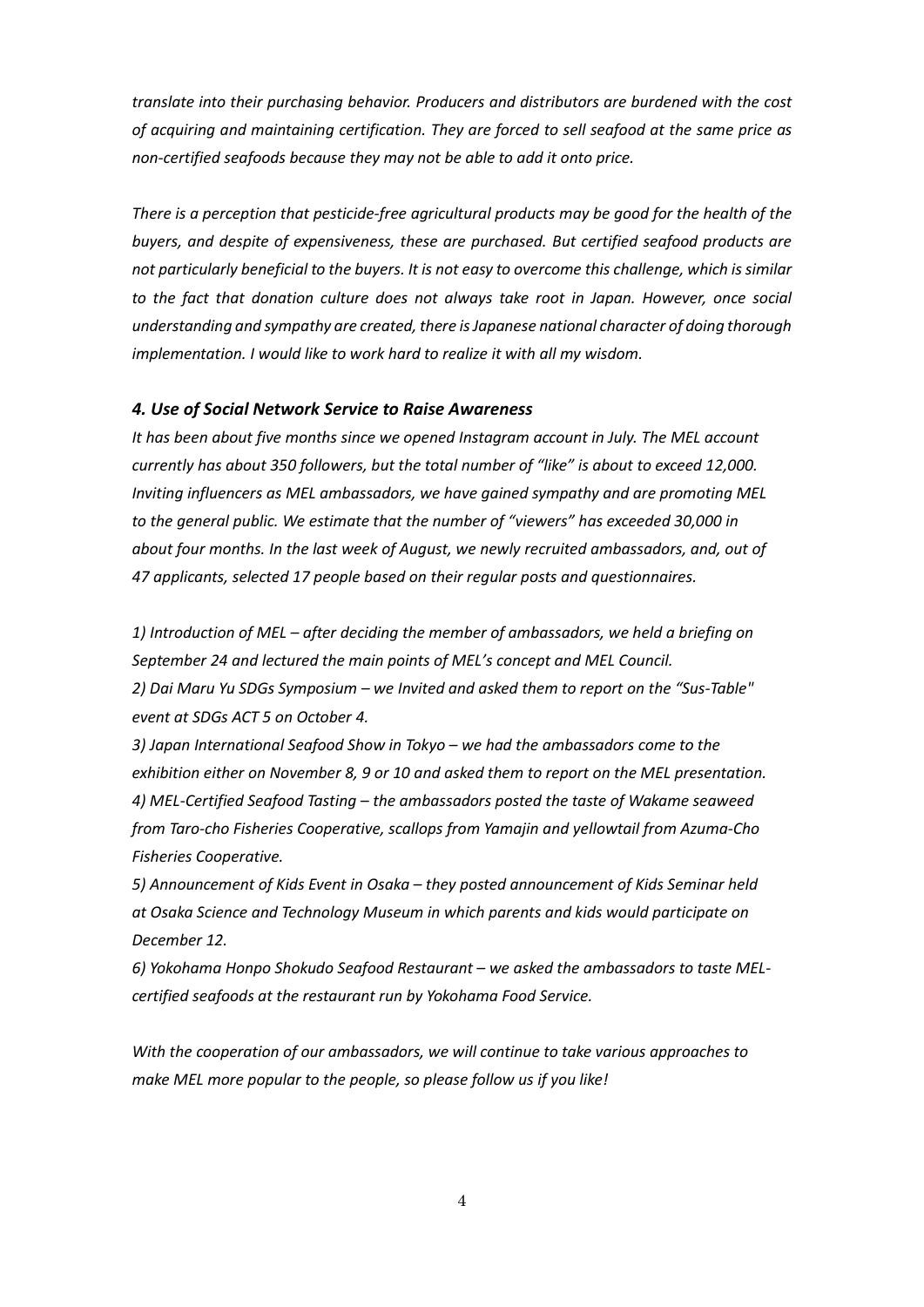#### *Result of SNS Program*

| Events                  | # of Post   | # of Like     | # of Viewers  |
|-------------------------|-------------|---------------|---------------|
| (1) MEL Introduction    | 18          | 4,300         | 12,000        |
| (2) Dai Maru Yu SDGs    | 8           | 2,215         | 6,000         |
| (3) Tokyo SFS           | 16          | 3,266         | 9,600         |
| (4) Seafood Tasting     | 4 (ongoing) | 1,069         | 3,000         |
| (5) Osaka Seminar       | 3           | 485           | 1,455         |
| (6) Yokohama restaurant | 4 (ongoing) | 582           | 1,740         |
|                         |             | Total: 11,917 | Total: 33,795 |



*MEL Ambassadors' various posts on Instagram*